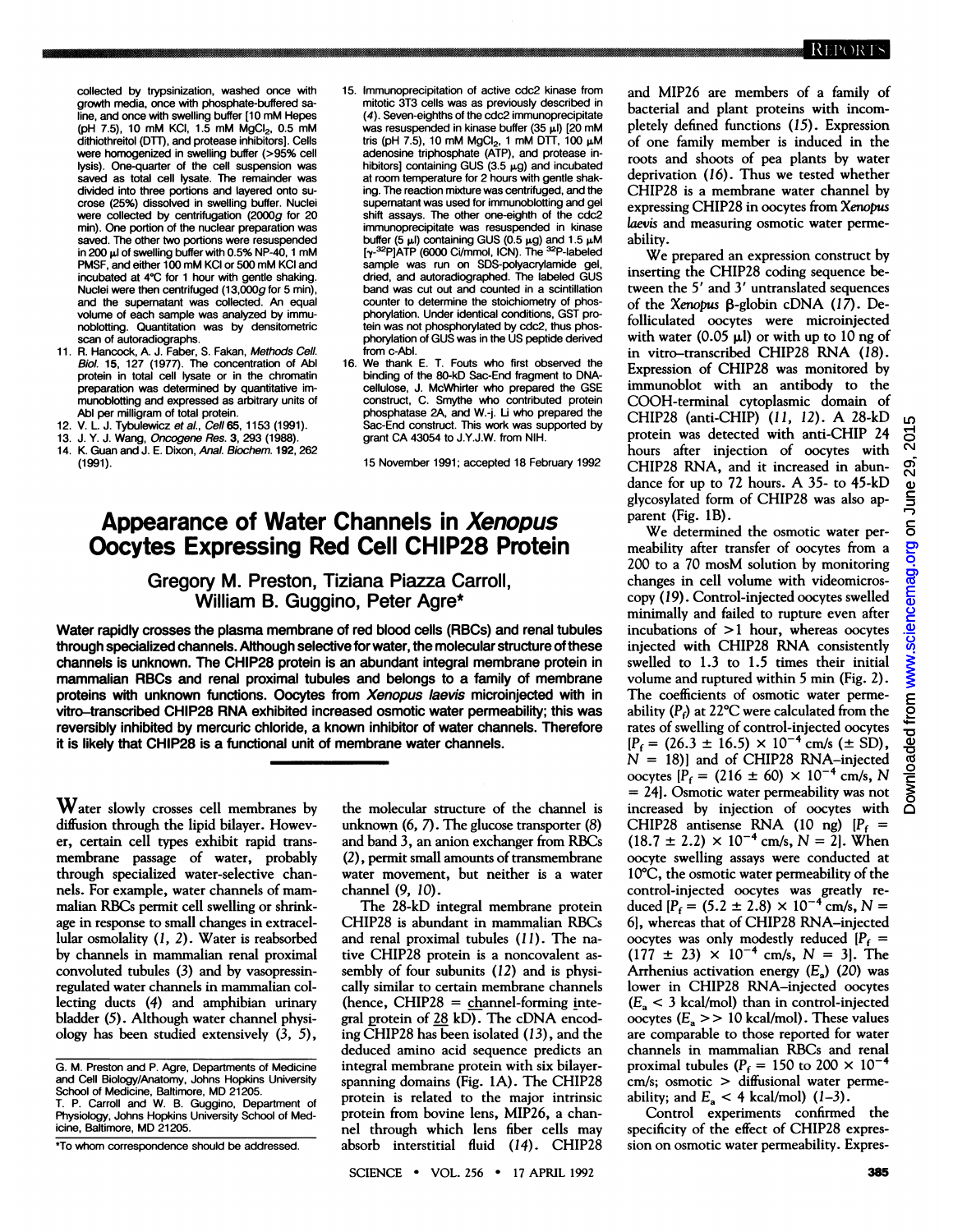sion of  $\gamma$ -aminobutyric acid (GABA) channels in oocytes injected with GABA channel RNA showed an increase in GABA-induced membrane conductance but not osmotic water permeability (21). Thus osmotic water permeability is not <sup>a</sup> general property of membrane channels. Amphotericin B forms unselective pores in biomembranes (22) and produced large



Fig. 1. Potential structure of CHIP28 protein and expression of CHIP28 in oocytes. (A) Predicted membrane topology of CHIP28 protein illustrating the orientation of tandem repeats. Enclosures represent the first and second repeats within the CHIP28 protein. Black circles each represent an amino acid residue that corresponds to an identical residue in the other repeat; gray circles represent conservative substitutions; white circles represent either amino acids not conserved between the repeats or those outside of the repeats. Intracellular structures are represented at the bottom of the model, and extracellular structures at the top. This model predicts that repeats <sup>1</sup> and 2 are oriented 180° to each other (for example, intracellular loop B corresponds to extracellular loop E). (B) Contact print of an immunoblot of human RBC membranes and Xenopus oocytes injected with 0 or 10 ng of in vitro-transcribed CHIP28 RNA. After incubation for up to 96 hours, the oocytes were homogenized in 1.25% (w/v) SDS (40  $\mu$ I), subjected to electrophoresis on a 12% SDS-polyacrylamide gel, and transferred to nitrocellulose. A contact print of an immunoblot of red cell membranes (0.5  $\mu$ g of protein) and solubilized oocytes  $(10 \mu l)$  is shown after incubation with a 1:1000 dilution of anti-CHIP28 (11, 12) and visualization with <sup>125</sup>llabeled protein A (27). Positions of CHIP28 and N-glycosylated CHIP28 (glyCHIP) are shown at the left.

membrane conductance and increased osmotic water permeability (23). In contrast, when CHIP28 RNA-injected when CHIP28 RNA-injected oocytes were compared to control-injected oocytes with a two-electrode voltage clamp, no newly expressed membrane currents were detected in oocytes immersed in Ringer's solution  $(N = 8)$ , in Barth's buffer with urea substituted for NaCl ( $N =$ 2), or in Barth's buffer diluted with distilled water to 70% tonicity  $(N = 3)$  (23). Therefore CHIP28 does not appear to function as an ion channel.

a~ a a r a a 7.

Osmotic water permeability through water channels is inhibited by mercurial sulfhydryl reagents and is restored with reducing agents; diffusion of water through lipid bilayers is unaffected by these reagents  $(1-3)$ . Incubation of CHIP28 RNA-injected oocytes in  $0.3$  mM HgCl<sub>2</sub> reduced the osmotic water permeability; more complete



Fig. 2. Increased osmotic water permeability of CHIP28 RNA-injected Xenopus oocytes. After 72 hours, control-injected and CHIP28 RNAinjected (10 ng) oocytes were transferred from 200 mosM to 70 mosM modified Barth's buffer, and changes in size were observed by videomicroscopy (19). (A) Osmotic swelling of representative control-injected (open circles) and CHIP28 RNA-injected (filled squares) oocytes. Time of rupture is denoted (X). (B) Photos of injected oocytes at indicated times. Oocytes injected with CHIP28 RNA (3 min) or control (5 min) are denoted 3/5.

SCIENCE \* VOL. 256 \* <sup>17</sup> APRIL 1992

inhibition resulted from incubation in <sup>3</sup> mM HgCl<sub>2</sub> (Table 1). When the CHIP28 RNAinjected oocytes were incubated first with HgCl<sub>2</sub> and then with  $\beta$ -mercaptoethanol, inhibition was reversed, and the oocytes swelled and ruptured. These reagents did not alter osmotic water permeability in controlinjected oocytes (Table 1).

We measured the osmotic water permeability in oocytes injected with increasing amounts of in vitro-transcribed CHIP28 RNA. The quantity of RNA injected produced corresponding increases in osmotic water permeability that reflected the quantity of CHIP28 protein expressed (Table 2). However, the relative osmotic water permeability calculated per CHIP28 molecule in normal human RBCs ( $P_f = 1.6 \times 10^{-13}$ cm3/s per molecule of CHIP28) is greater than that in oocytes expressing CHIP28 ( $P_f$  = 10<sup>-14</sup> cm<sup>3</sup>/s per molecule of CHIP28) (24). This suggests that either some of the CHIP28 protein expressed in oocytes may be trapped within intracellular compartments, the organization of CHIP28 in oocyte extracellular membranes may be suboptimal, reg ulatory factors may be required, or the oocyte cytoskeleton may impede more rapid swelling.

The characteristics of CHIP28 are also consistent with other known features of water channels. For example, (i) the total number of CHIP28 monomers in human red cells  $(2 \times 10^5)$  (11) is similar to the number of water channels estimated from biophysical analyses of human RBCs  $(2.7 \times 10^5)$  (2); (ii) the 28.5-kD molecular size of a CHIP28 monomer (11) is similar to the 30-kD func-

Table 1. Inhibition of osmotic water permeability of CHIP28 RNA-injected oocytes with HgCI<sub>2</sub>, and restoration with B-mercaptoethanol (ME). After 72 hours, control- or CHIP28 RNAinjected (10 ng) oocytes were treated as indicated. Some oocytes were left in standard Barth's buffer prior to measurement of osmotic swelling at 22°C. Other oocytes were incubated <sup>5</sup> min in Barth's buffer containing 0.3 mM or <sup>3</sup>  $m$ M HgCI<sub>2</sub> prior to osmotic swelling in the presence of HgCI<sub>2</sub>. Still other oocytes were  $incubated$  with  $HgCl<sub>2</sub>$  as described, then removed and incubated for <sup>15</sup> min in <sup>5</sup> mM ME prior to osmotic swelling in the presence of ME.

| RNA<br>injected          | Oocyte<br>treatment<br>(mM) |    | Р,                             | SD*               | Νt             |
|--------------------------|-----------------------------|----|--------------------------------|-------------------|----------------|
|                          | HgCl <sub>2</sub>           | МE | cm/s $\times$ 10 <sup>-4</sup> |                   |                |
| None                     | 0                           | Ω  | 27.9                           | 18.8              | 8              |
|                          | 0.3                         | 0  | 20.3                           | 9.2               | 2              |
|                          | 0.3                         | 5  | 25.4                           | 2.2               | $\overline{c}$ |
| CHIP28                   | 0                           | 0  | 210                            | 40.7              | 10             |
|                          | 0.3                         | 0  | 80.7                           | 3.7               |                |
|                          | 3.0                         | 0  | 34.5                           | 11.2              | $\frac{3}{3}$  |
|                          | 0.3                         | 5  | 188                            | 50.8              | 3              |
| חי<br>etandard deviation |                             |    | + 1                            | number of experi- |                |

\*SD, standard deviation. tN, number of experiments.